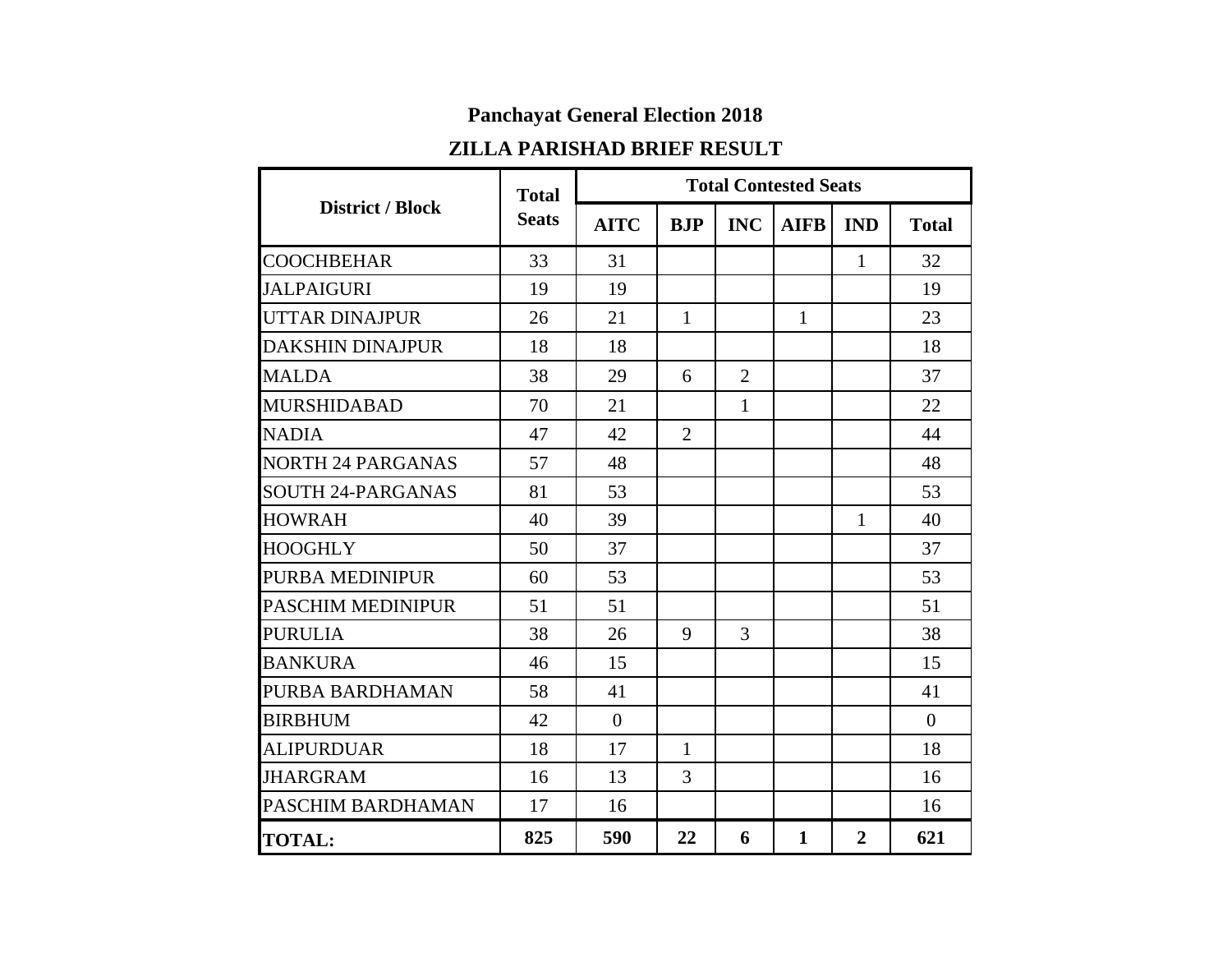## **Panchayat General Election 2018 PANCHAYAT SAMITI BRIEF RESULT**

| <b>District</b>          | <b>Total</b><br><b>Seats</b> | <b>Total Contested Seats</b> |                |              |                |                |                |              |                |                |              |  |
|--------------------------|------------------------------|------------------------------|----------------|--------------|----------------|----------------|----------------|--------------|----------------|----------------|--------------|--|
|                          |                              | <b>AITC</b>                  | <b>BJP</b>     | <b>CPI</b>   | <b>CPIM</b>    | <b>INC</b>     | <b>AIFB</b>    | <b>RSP</b>   | <b>OTHERS</b>  | <b>IND</b>     | <b>Total</b> |  |
| <b>COOCHBEHAR</b>        | 366                          | 227                          | 11             |              | $\mathbf{1}$   |                | $\mathbf{1}$   |              |                | 21             | 261          |  |
| <b>JALPAIGURI</b>        | 234                          | 176                          | 38             |              | 1              | $\mathbf{1}$   |                |              |                |                | 216          |  |
| <b>UTTAR DINAJPUR</b>    | 287                          | 189                          | 55             |              | 10             | 6              | 5              |              |                | 14             | 279          |  |
| <b>DAKSHIN DINAJPUR</b>  | 187                          | 140                          | 34             |              | $\mathbf{1}$   |                |                | 3            |                | 1              | 179          |  |
| <b>MALDA</b>             | 423                          | 246                          | 97             | $\mathbf{1}$ | 8              | 55             |                |              |                | 9              | 416          |  |
| <b>MURSHIDABAD</b>       | 736                          | 220                          | 12             |              | 3              | 22             |                | $\mathbf{1}$ |                | 6              | 264          |  |
| <b>NADIA</b>             | 541                          | 370                          | 64             |              | 18             | 5              |                |              |                | 3              | 460          |  |
| <b>NORTH 24 PARGANAS</b> | 589                          | 391                          | 24             |              | 5              | $\overline{2}$ | $\mathbf{1}$   |              |                | $\overline{c}$ | 425          |  |
| ISOUTH 24-PARGANAS       | 913                          | 504                          | 37             |              | 17             | 5              |                |              | $\tau$         | 9              | 579          |  |
| <b>HOWRAH</b>            | 462                          | 311                          | 25             |              | $\mathbf{1}$   |                | 2              |              |                | 4              | 343          |  |
| <b>HOOGHLY</b>           | 607                          | 332                          | 6              |              | $\overline{4}$ |                |                |              |                | $\overline{4}$ | 346          |  |
| <b>PURBA MEDINIPUR</b>   | 661                          | 497                          | 5              |              | 6              | $\overline{3}$ |                |              |                | 3              | 514          |  |
| PASCHIM MEDINIPUR        | 611                          | 421                          | 45             |              | 6              |                |                |              |                | 15             | 487          |  |
| <b>PURULIA</b>           | 446                          | 234                          | 142            |              | 21             | 33             | $\overline{4}$ |              | $\overline{2}$ | 5              | 441          |  |
| <b>BANKURA</b>           | 535                          | 153                          | 33             |              | 3              |                |                |              |                | 5              | 194          |  |
| PURBA BARDHAMAN          | 618                          | 213                          | $\overline{3}$ |              | $\mathbf{1}$   |                |                |              |                | 5              | 222          |  |
| <b>BIRBHUM</b>           | 465                          | 51                           | 8              |              | $\mathbf{1}$   |                |                |              |                |                | 60           |  |
| <b>ALIPURDUAR</b>        | 188                          | 122                          | 56             |              | $\mathbf{1}$   | $\mathbf{1}$   |                | $\mathbf{1}$ |                |                | 181          |  |
| <b>JHARGRAM</b>          | 187                          | 112                          | 65             |              | $\mathbf{2}$   |                |                |              |                | 6              | 185          |  |
| <b>PASCHIM BARDHAMAN</b> | 161                          | 65                           |                |              | $\mathbf{1}$   |                |                |              |                |                | 66           |  |
| <b>Total</b>             | 9217                         | 4974                         | 760            | 1            | 111            | 133            | 13             | 5            | 9              | 112            | 6118         |  |